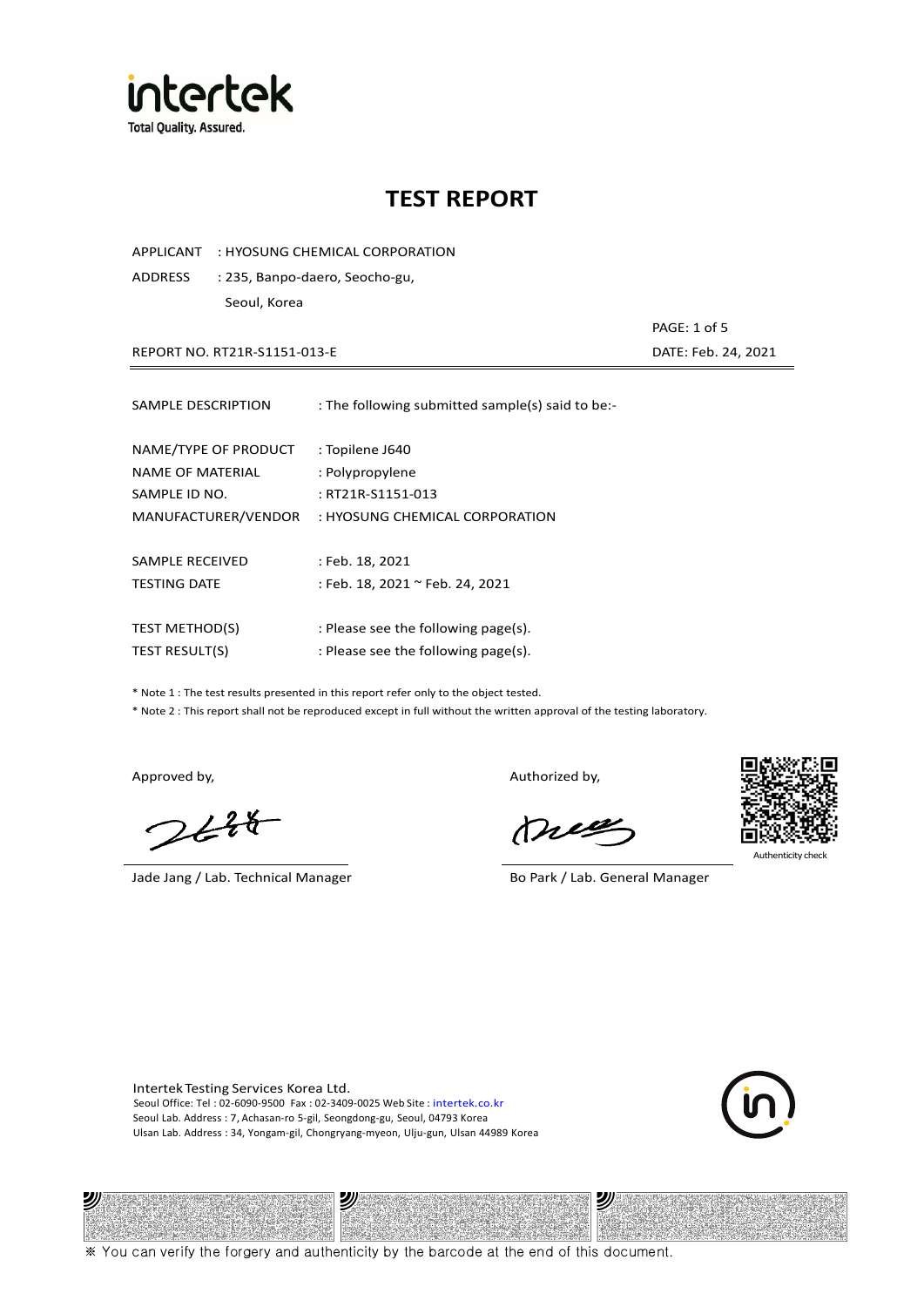

REPORT NO. RT21R-S1151-013-E DATE: Feb. 24, 2021

PAGE: 2 of 5

SAMPLE ID NO. : RT21R-S1151-013

SAMPLE DESCRIPTION : Topilene J640

| <b>TEST ITEM</b>                        | <b>UNIT</b> | <b>TEST METHOD</b>                                                                                                                          | <b>MDL</b>     | <b>RESULT</b> |
|-----------------------------------------|-------------|---------------------------------------------------------------------------------------------------------------------------------------------|----------------|---------------|
| Cadmium (Cd)                            | mg/kg       | With reference to<br>IEC 62321-5 Edition 1.0: 2013.                                                                                         | 0.5            | N.D.          |
| Lead (Pb)                               | mg/kg       | by acid digestion and<br>determined by ICP-OES                                                                                              | 5              | N.D.          |
| Mercury (Hg)                            | mg/kg       | With reference to<br>IEC 62321-4 : 2013/AMD1 :<br>2017, by acid digestion and<br>determined by ICP-OES                                      | $\overline{2}$ | N.D.          |
| Hexavalent Chromium (Cr <sup>6+</sup> ) | mg/kg       | With reference to<br>IEC 62321-7-2<br>Edition 1.0 : 2017,<br>by alkaline/toluene digestion<br>and determined by UV-VIS<br>Spectrophotometer | 8              | N.D.          |
| Polybrominated Biphenyl (PBBs)          |             |                                                                                                                                             |                |               |
| Monobromobiphenyl                       | mg/kg       |                                                                                                                                             | 5              | N.D.          |
| Dibromobiphenyl                         | mg/kg       |                                                                                                                                             | 5              | N.D.          |
| Tribromobiphenyl                        | mg/kg       |                                                                                                                                             | 5              | N.D.          |
| Tetrabromobiphenyl                      | mg/kg       | With reference to                                                                                                                           | 5              | N.D.          |
| Pentabromobiphenyl                      | mg/kg       | IEC 62321-6 Edition 1.0: 2015,                                                                                                              | 5              | N.D.          |
| Hexabromobiphenyl                       | mg/kg       | by solvent extraction and                                                                                                                   | 5              | N.D.          |
| Heptabromobiphenyl                      | mg/kg       | determined by GC/MS                                                                                                                         | 5              | N.D.          |
| Octabromobiphenyl                       | mg/kg       |                                                                                                                                             | 5              | N.D.          |
| Nonabromobiphenyl                       | mg/kg       |                                                                                                                                             | 5              | N.D.          |
| Decabromobiphenyl                       | mg/kg       |                                                                                                                                             | 5              | N.D.          |
| Polybrominated Diphenyl Ether (PBDEs)   |             |                                                                                                                                             |                |               |
| Monobromodiphenyl ether                 | mg/kg       |                                                                                                                                             | 5              | N.D.          |
| Dibromodiphenyl ether                   | mg/kg       |                                                                                                                                             | 5              | N.D.          |
| Tribromodiphenyl ether                  | mg/kg       |                                                                                                                                             | 5              | N.D.          |
| Tetrabromodiphenyl ether                | mg/kg       | With reference to                                                                                                                           | $\overline{5}$ | N.D.          |
| Pentabromodiphenyl ether                | mg/kg       | IEC 62321-6 Edition 1.0: 2015,                                                                                                              | 5              | N.D.          |
| Hexabromodiphenyl ether                 | mg/kg       | by solvent extraction and                                                                                                                   | 5              | N.D.          |
| Heptabromodiphenyl ether                | mg/kg       | determined by GC/MS                                                                                                                         | 5              | N.D.          |
| Octabromodiphenyl ether                 | mg/kg       |                                                                                                                                             | 5              | N.D.          |
| Nonabromodiphenyl ether                 | mg/kg       |                                                                                                                                             | 5              | N.D.          |
| Decabromodiphenyl ether                 | mg/kg       |                                                                                                                                             | 5              | N.D.          |

Tested by : Jooyeon Lee, Chano Kim, Hayan Park

Notes : mg/kg = ppm = parts per million  $<$  = Less than N.D. = Not detected ( <MDL )

沙

MDL = Method detection limit

Intertek Testing Services Korea Ltd. Seoul Office: Tel : 02-6090-9500 Fax : 02-3409-0025 Web Site : intertek.co.kr Seoul Lab. Address : 7, Achasan-ro 5-gil, Seongdong-gu, Seoul, 04793 Korea Ulsan Lab. Address : 34, Yongam-gil, Chongryang-myeon, Ulju-gun, Ulsan 44989 Korea

沙



纱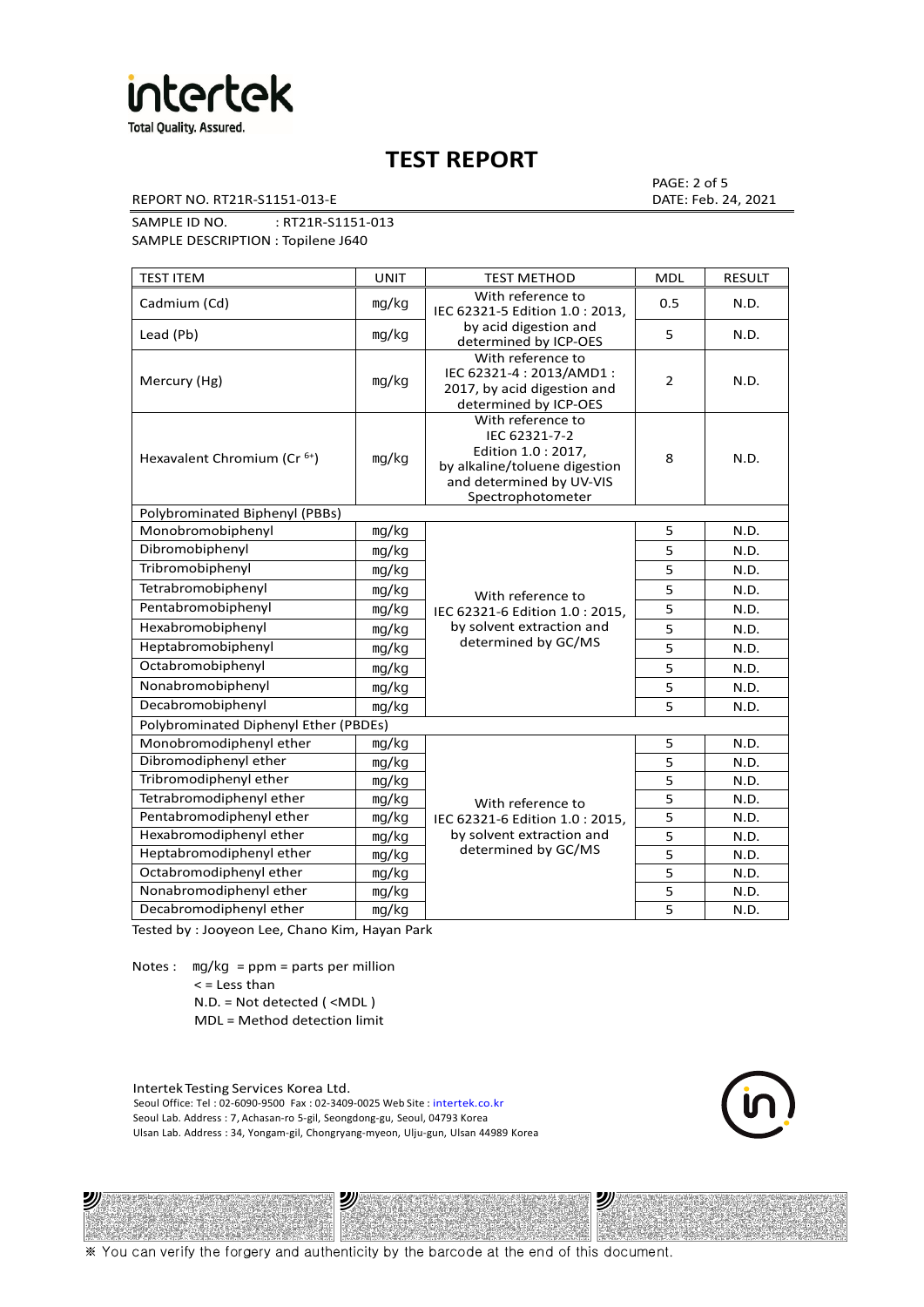

REPORT NO. RT21R-S1151-013-E DATE: Feb. 24, 2021

PAGE: 3 of 5

SAMPLE ID NO. : RT21R-S1151-013 SAMPLE DESCRIPTION : Topilene J640

| <b>TEST ITEM</b>                     | CAS NO.       | <b>UNIT</b> | <b>TEST METHOD</b>                                      | <b>MDL</b> | <b>RESULT</b> |
|--------------------------------------|---------------|-------------|---------------------------------------------------------|------------|---------------|
| Dibutyl phthalate<br>(DBP)           | $84 - 74 - 2$ | mq/kg       | With reference to<br>IEC 62321-8<br>Edition 1.0 : 2017, | 50         | N.D.          |
| Di(2-ethylhexyl) phthalate<br>(DEHP) | 117-81-7      | mg/kg       |                                                         | 50         | N.D.          |
| Benzyl butyl phthalate<br>(BBP)      | 85-68-7       | mg/kg       | by solvent extraction<br>and determined by<br>GC/MS     | 50         | N.D.          |
| Diisobutyl phthalate<br>(DIBP)       | $84 - 69 - 5$ | mg/kg       |                                                         | 50         | N.D.          |

Tested by : Hayan Park

Notes :  $mq/kg = ppm = parts per million$  $<$  = Less than N.D. = Not detected ( <MDL ) MDL = Method detection limit

\* View of sample as received;-

ツル



Intertek Testing Services Korea Ltd. Seoul Office: Tel : 02-6090-9500 Fax : 02-3409-0025 Web Site : intertek.co.kr Seoul Lab. Address : 7, Achasan-ro 5-gil, Seongdong-gu, Seoul, 04793 Korea Ulsan Lab. Address : 34, Yongam-gil, Chongryang-myeon, Ulju-gun, Ulsan 44989 Korea

2)



沙

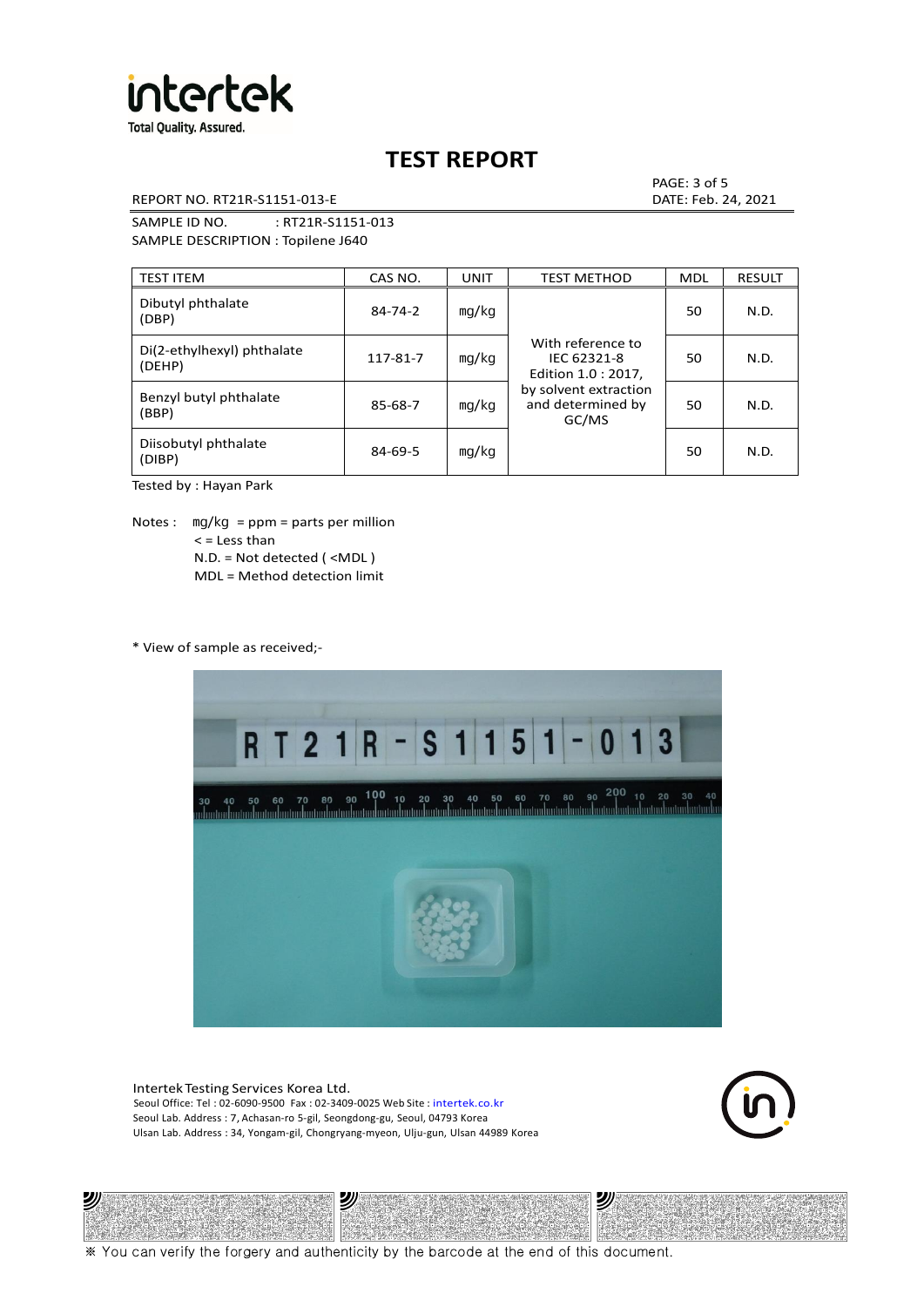

**Total Quality. Assured.** 

# **TEST REPORT**

REPORT NO. RT21R-S1151-013-E DATE: Feb. 24, 2021

PAGE: 4 of 5

SAMPLE ID NO. : RT21R-S1151-013 SAMPLE DESCRIPTION : Topilene J640



#### Remarks :

沙

| . כוווטווש<br>1 : List of appropriate acid : |                                                                     |
|----------------------------------------------|---------------------------------------------------------------------|
| Material                                     | Acid added for digestion                                            |
| Polymers                                     | $HNO3$ , HCl, HF, H <sub>2</sub> O <sub>2</sub> , H3BO <sub>3</sub> |
| Metals                                       | $HNO3$ , HCl, HF                                                    |
| Electronics                                  | $HNO3$ , HCl, H <sub>2</sub> O <sub>2</sub> , HBF <sub>4</sub>      |
|                                              |                                                                     |

\*2 : The samples were dissolved totally by pre-conditioning method according to above flow chart.

Intertek Testing Services Korea Ltd. Seoul Office: Tel : 02-6090-9500 Fax : 02-3409-0025 Web Site : intertek.co.kr Seoul Lab. Address : 7, Achasan-ro 5-gil, Seongdong-gu, Seoul, 04793 Korea Ulsan Lab. Address : 34, Yongam-gil, Chongryang-myeon, Ulju-gun, Ulsan 44989 Korea

沙



沙